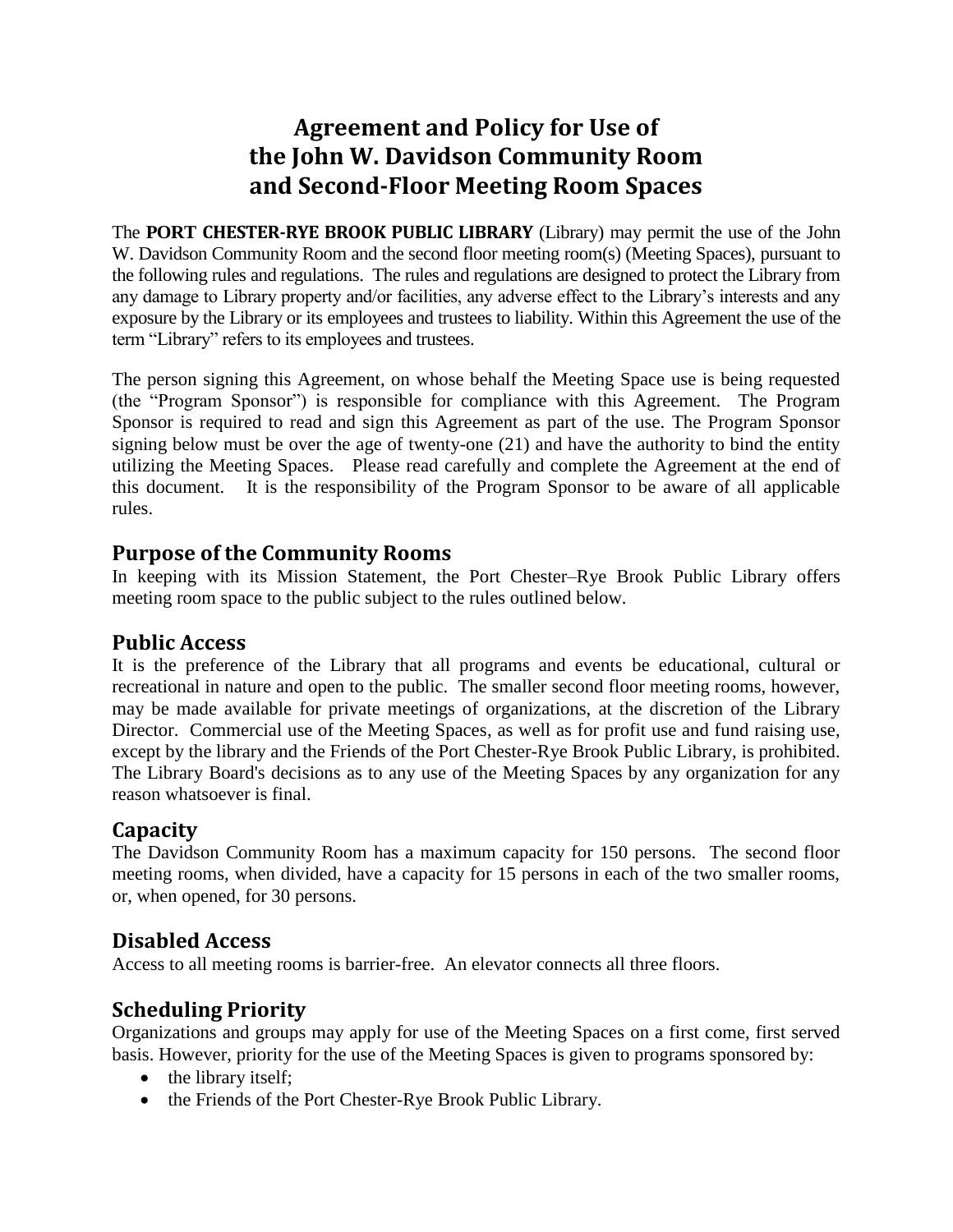# **Scheduling Restrictions**

The Meeting Spaces may not be scheduled:

- on a regular weekly or monthly basis;
- for programs which proselytize through visual or oral presentation on behalf of an individual, group, or belief.

Fire codes must be observed at all times. Room occupancy may not exceed legal limits and furniture and equipment may not block aisles and exits. All meetings must take place during regular library hours and all use of the Meeting Spaces must terminate at least 15 minutes before the Library is to close that day.

## **Application**

The Meeting Spaces shall be made available to groups residing in Port Chester and Rye Brook, first, then other groups if the rooms are available. For public programs, the Agreement must be fully filled out and signed by the Program Sponsor at least forty-five (45) days prior to the scheduled event and must obtain the approval of the Library Director. For non-public events, the Agreement must be fully filled out and signed by the Program Sponsor a minimum of fourteen (14) days before the event. After discussion with the Director, the completed Agreement must include, upon mutual agreement, the day and hours of the event and brief description of the program, as well as the set-up of the space. The Agreement will not be deemed effective unless and until approved by the Library Director. The Library Director may request additional information about the event prior to granting approval. Questions regarding the application and guidelines should be referred to the Director or Assistant Director.

## **Approval**

Permission to use Meeting Spaces does not constitute Library endorsement of the policies or beliefs of a program sponsor nor may such endorsement be implied or set forth in any advertisement or publicity of the event or use.

#### **Reservation**

Reservations may be confirmed for an advance period not to exceed six months.

#### **Closings and Cancellations**

The Library reserves the right to cancel or terminate early any scheduled reservation of the Meeting Spaces for any reason at any time. Should such cancellation or termination occur all fees paid for that specific date will be refunded or programs rescheduled at the Library's discretion. The Library will have no liability, for any damages in contract or tort, compensatory, consequential or otherwise for the cancellation of any use of the Meeting Spaces.

## **Responsibilities and Obligations of the Program Sponsor**

- Insurance The Program Sponsor must provide a Certificate of Insurance at least ten  $(10)$ days in advance of the program naming the Port Chester-Rye Brook Public Library, its employees and trustees as additional insureds.
- The Program Sponsor shall, to the fullest extent permitted by law, indemnify, defend, and hold harmless,(including attorney's fees) the Port Chester-Rye Brook Public Library, its employees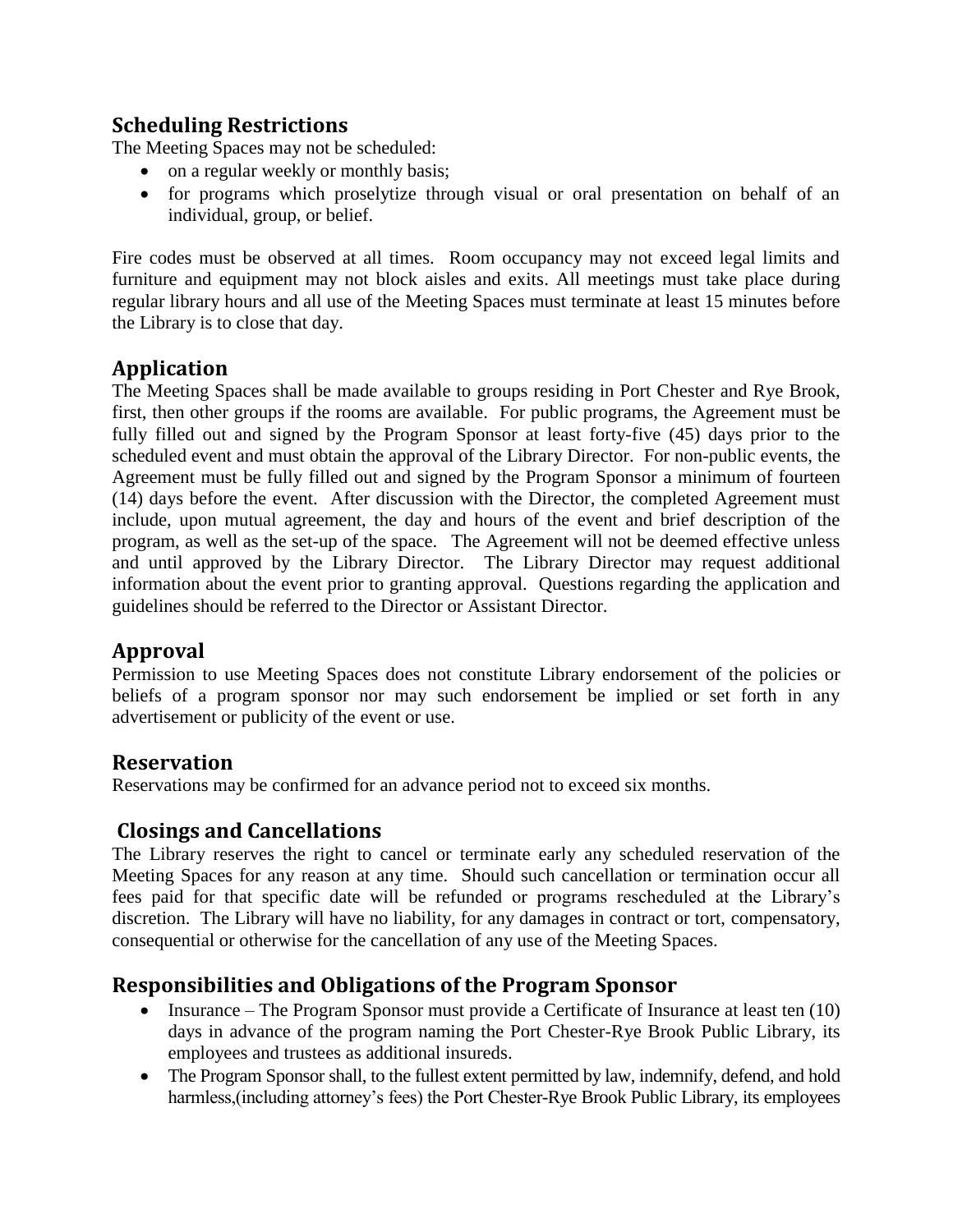and trustees, agents, assigns and successors from any and all losses, costs, expenses, claims, liabilities, actions, or damages, including liability for injuries to any person or persons or damage to property arising at any time during and/or arising out of or in any way connected with Program Sponsor's use or occupancy of the Meeting Spaces and adjoining property, unless solely caused by the gross negligence or willful misconduct of the Library. If required by law to enforce this provision, wherein it would otherwise not be enforceable, then this provision is to include partial indemnification to the fullest extent permitted by law.

- The program sponsor must agree to have an authorized adult representative (over the age of 21) in attendance during the use of the Meeting Spaces, and if minors are to be present, one adult must be in attendance for every 10 minors.
- The Library may require a program sponsor to post a bond, leave a deposit or to otherwise prove financial responsibility, at its sole discretion before permitting the use of the Meeting Spaces.
- Damage or injury must be reported immediately to the library staff.

# **Library Equipment**

The program sponsor will be liable for damage that results from improper use of Library equipment, should such use be permitted.

# **Cleaning Up**

The program sponsor must agree to restore the Meeting Spaces to their original condition immediately after they have been used. This includes collecting and disposing of debris, and otherwise making the facility ready for the next user. Any program sponsor violating this rule will forfeit the right to future use of the Meeting Spaces and will be liable for any costs incurred by the library in cleaning and restoring the facility.

# **Fees**

## **John B. Davidson Community Room**

Certified 501(C) (3) organizations are required to pay fifty dollars (\$50.00) for up to two hours of use of the Davidson Community Room with a rate of ten dollars (\$10.00) per hour charged for each additional hour. Other organizations are required to pay one hundred fifty dollars (\$150.00) for up to two hours of use of the Davidson Room with a rate of forty dollars (\$40.00) per hour charged for each additional hour.

## **Second Floor Meeting Rooms**

Organizations other than 501(C) (3) organizations are required to pay seventy-five dollars (\$75.00) for up to two hours of use of one half of the second floor meeting rooms with a rate of twenty dollars (\$20.00) per hour charged for each additional hour. The fees double if the entire second floor meeting space is needed.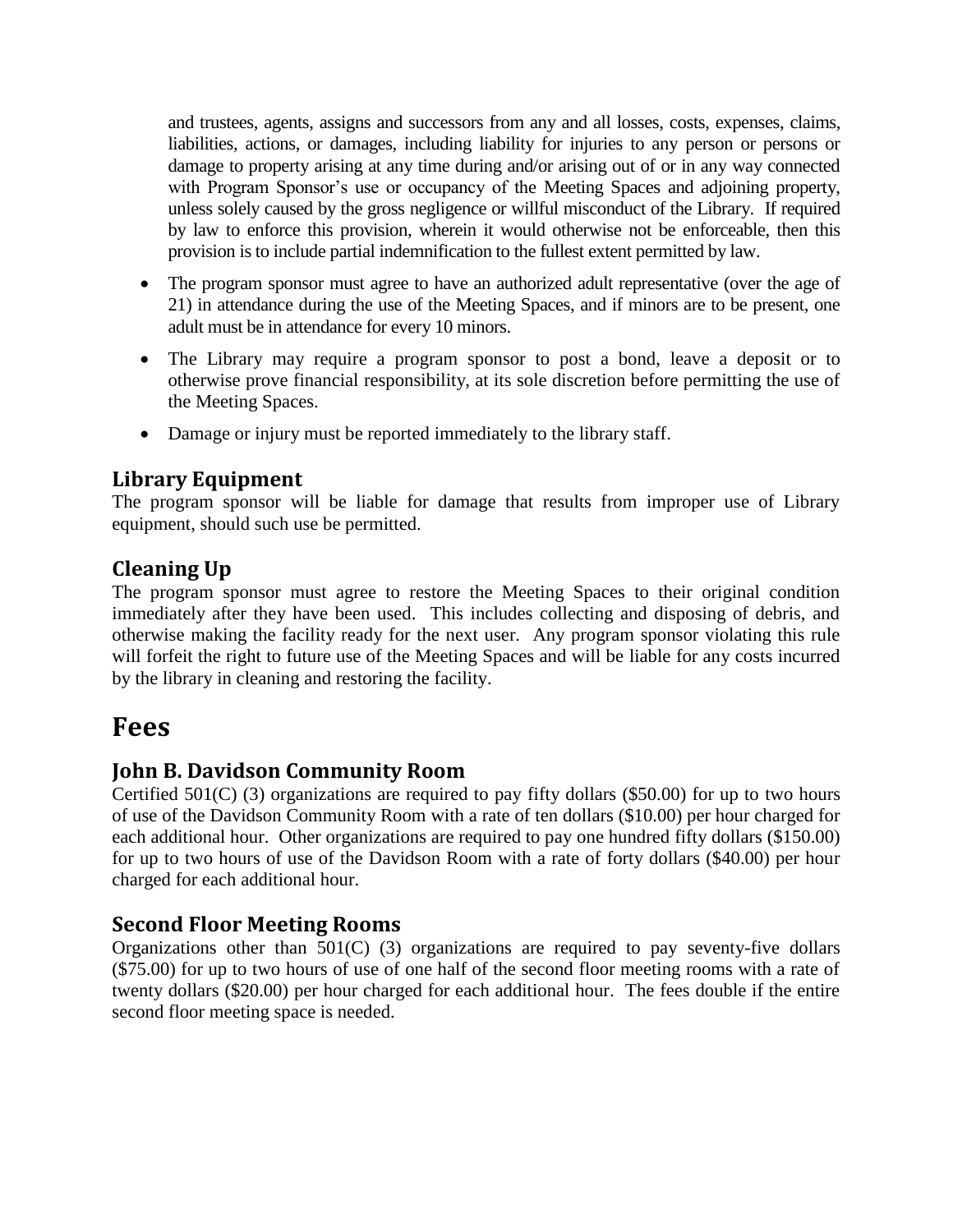## **Payment**

Payment in full for the use of the Meeting Spaces must be made ten (10) business days in advance of the scheduled use of the space. Payment may be made in cash or check made payable to The Port Chester-Rye Brook Public Library. If the library is not given notice of a cancellation at least five (5) business days before the scheduled event, the event sponsors shall forfeit all fees. If permitted by the Library to sell books, authors selling their books at a program must give the Library 15% of the proceeds.

#### **Not Provided**

The library does not provide porter service, or any storage space for equipment or supplies.

# **Prohibited**

Smoking in the library building is prohibited. With the exception of the Davidson Community Room, food and drink are prohibited in the library. Users of the Davidson Community Room and second floor meeting rooms may not disrupt library services or interrupt the regular duties of the library staff. Furnishings and decor in the library proper may not be moved into the Davidson Community Room and second floor meeting rooms for temporary use. Objects on exhibit or display in the Davidson Community Room and second floor meeting rooms may not be moved or disturbed in any way.

## **Policy Interpretation**

These policy guidelines will be interpreted in individual instances at the discretion of the Library Board of Trustees and may be amended by the Library Board at any regular meeting.